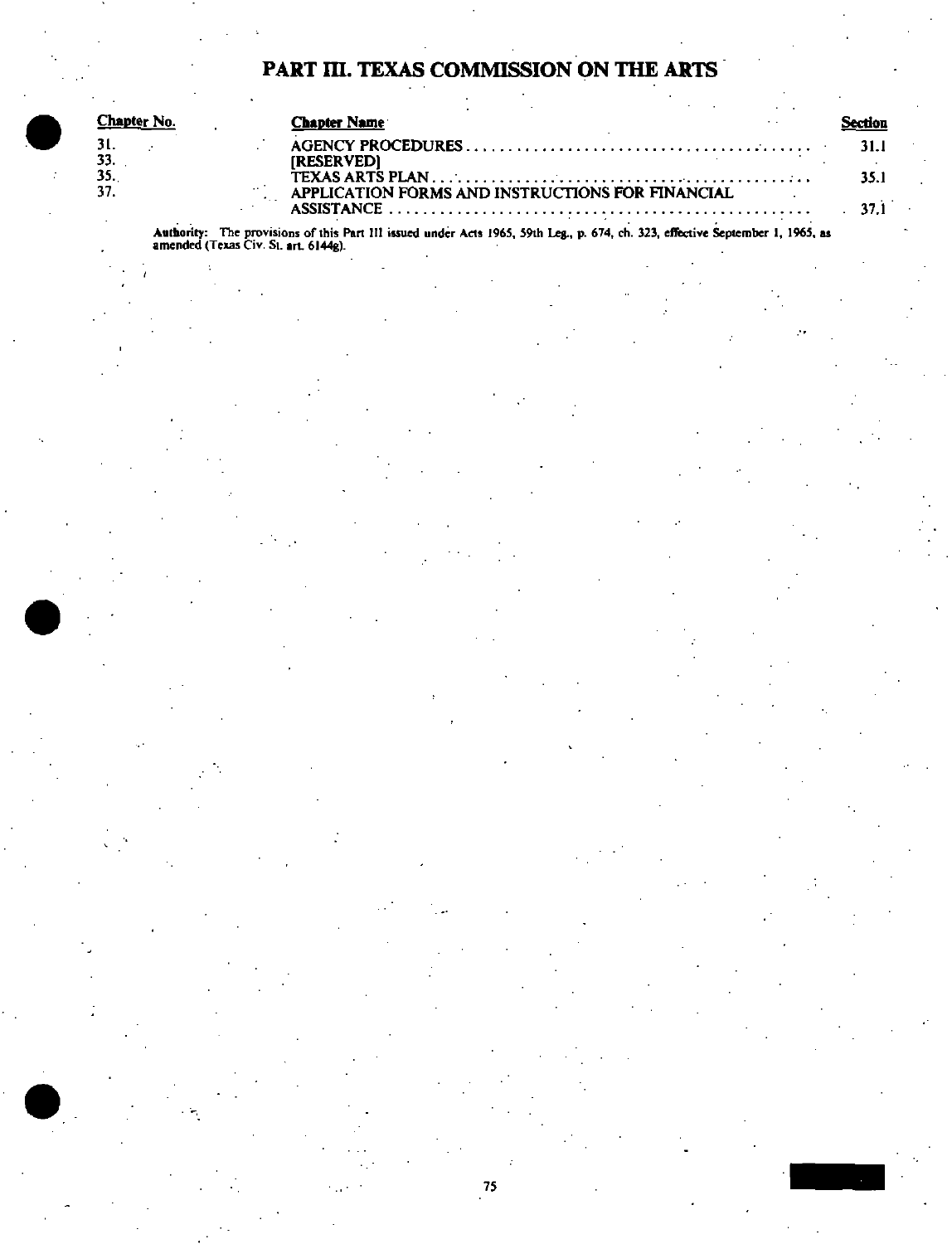$\zeta$ 

Copyright C 1985 State of Texas and Hart Information Systems. Inc.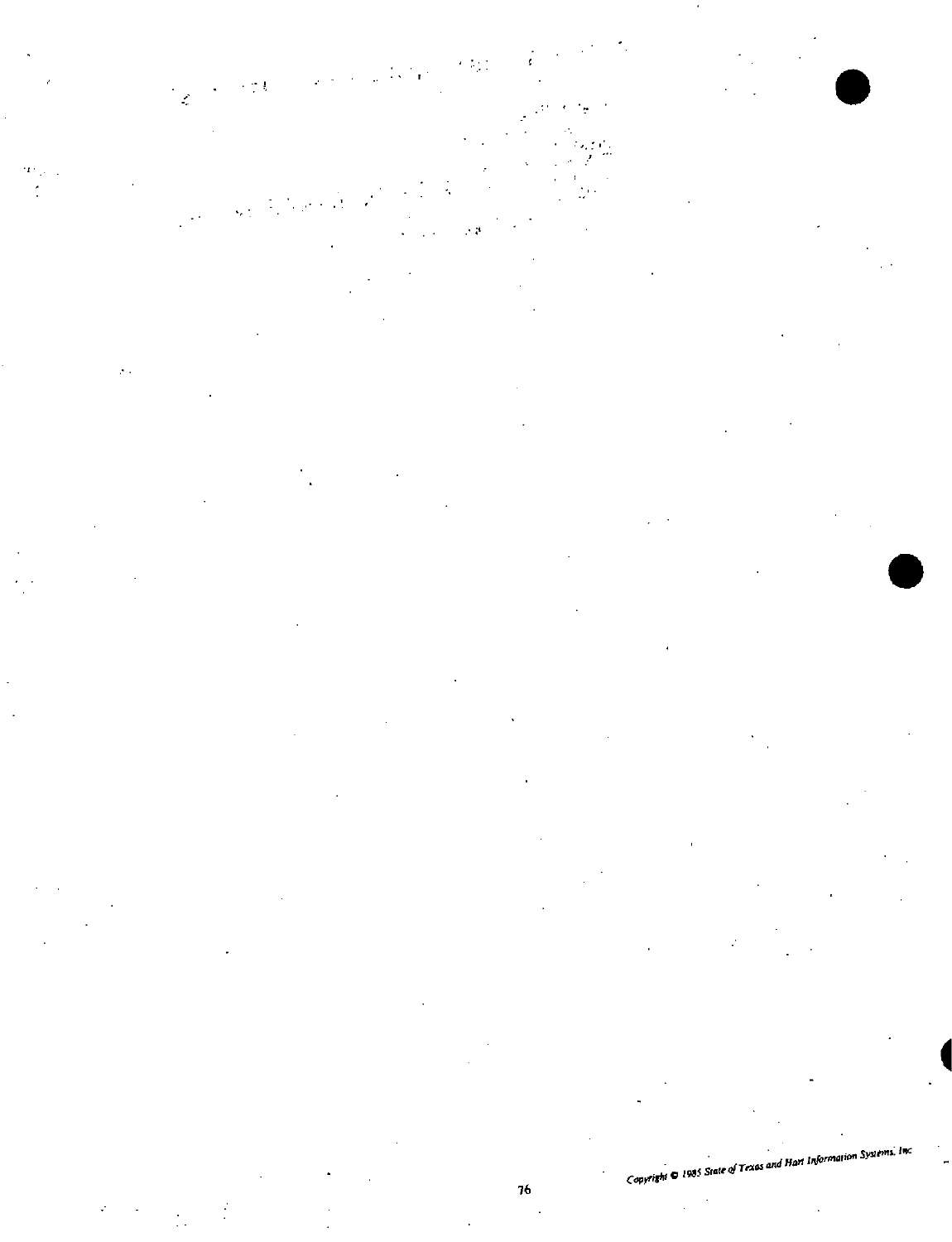# CHAPTER 31. AGENCY PROCEDURES

| Section No. | <b>Section Name</b>       |
|-------------|---------------------------|
| 31.1.       | Purpose.                  |
| 31.2.       | Officers.                 |
| 31.3.       | Meetings.                 |
| 31.4        | Committees.               |
| 31.5.       | Staff.                    |
| 31.6.       | [RESERVED]                |
| 31.7.       | <b>Advisory Councils.</b> |
| 31.8.       | Travel.                   |
| 31.9.       | Parliamentary Authority.  |
| 31.10.      | Amendment.                |







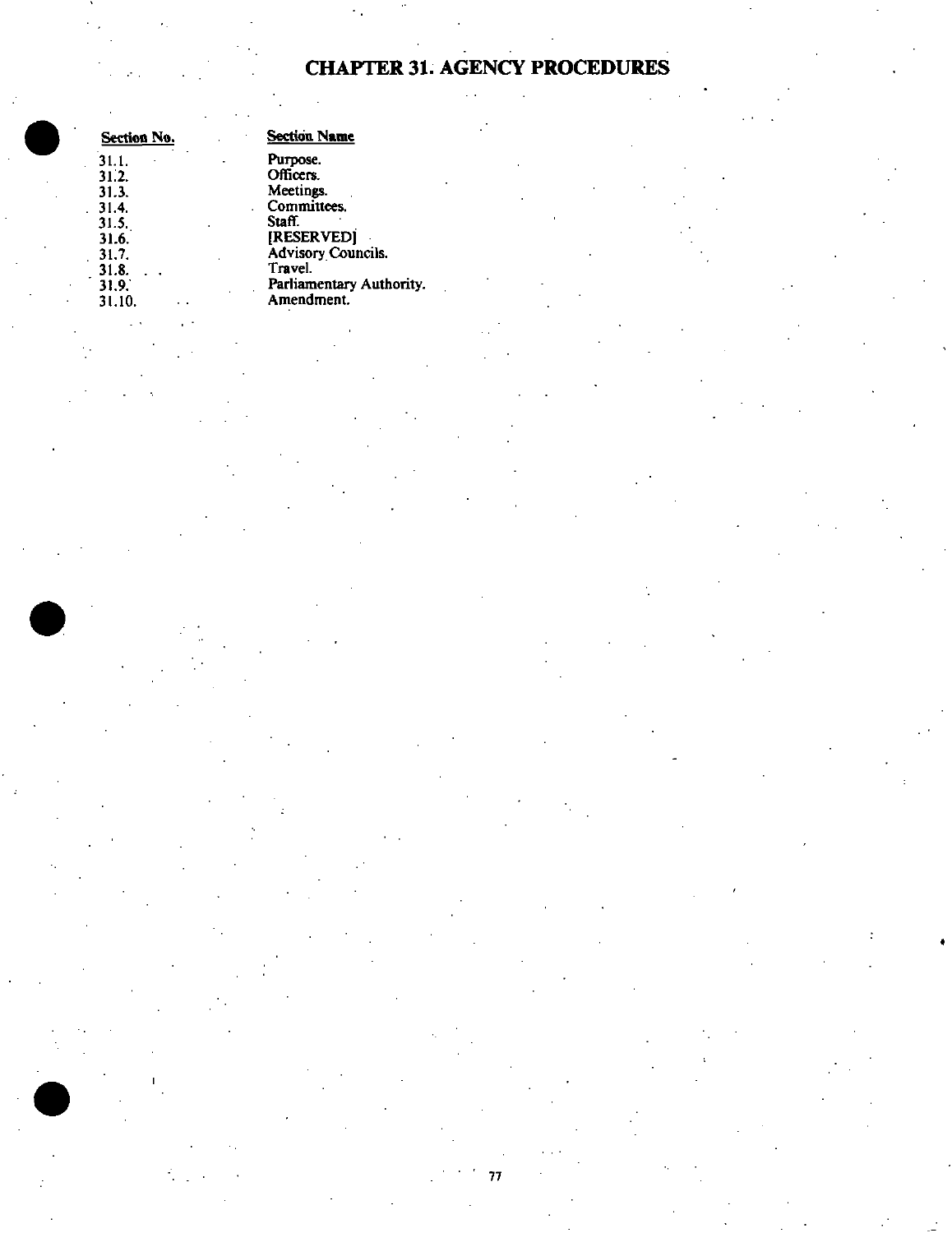J

Copyright © 1985 State of Texas and Han In

 $\overline{\mathbf{3}}$ 

 $P_{t, II}$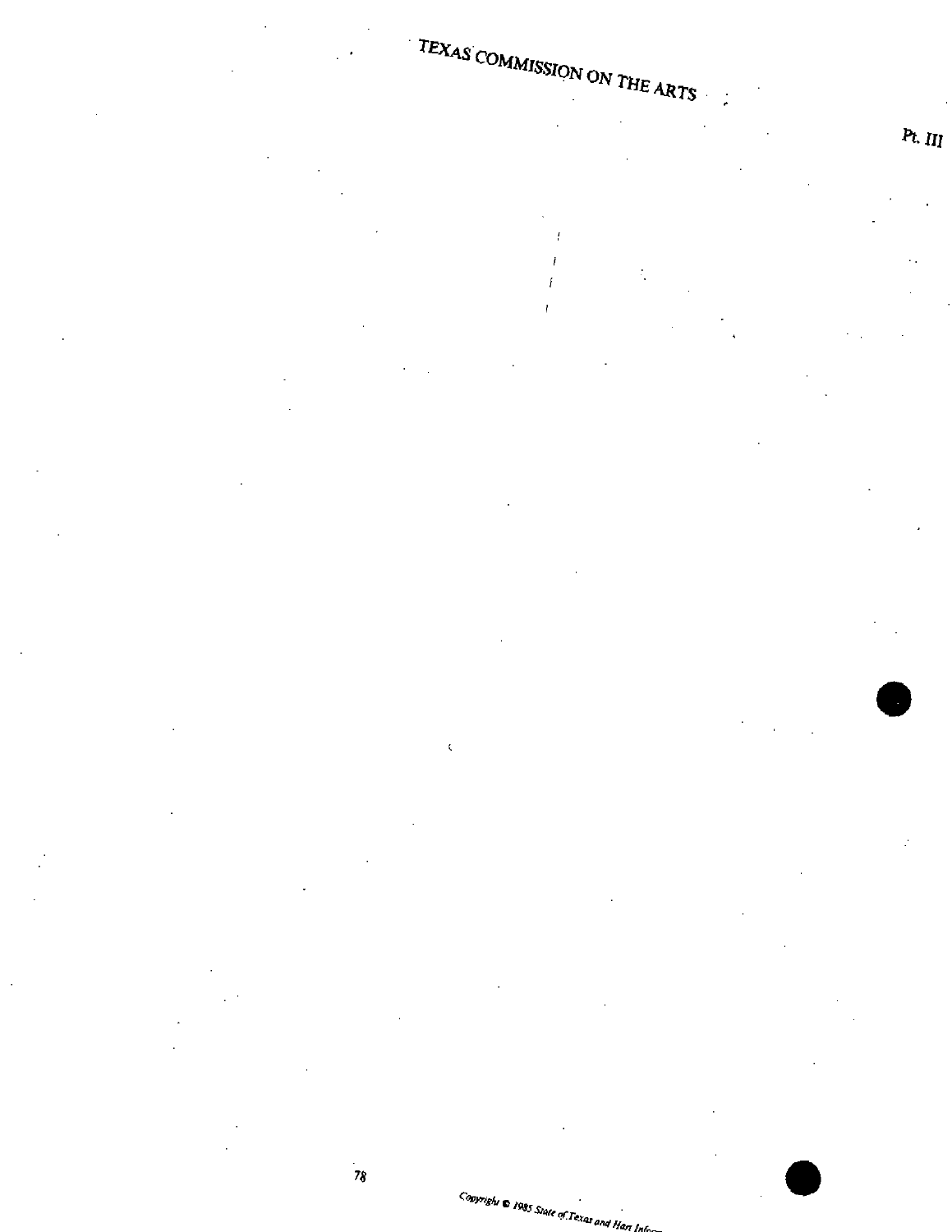### §31.1. Purpose.

The commission shall carry out the purpose prescribed by law to the Texas Commission on the Arts.

Source: The provisions of this §31.1 adopted to effective January 1, 1980, 5 TexReg 4591.

§31.2. Officers."

- (a) . The officers of the commission shall be a chairman, the immediate past chairman (if still a member of the commission), a vice chairman, a secretary, and a treasurer. These officers shall perform the functions prescribed by law or assigned ihem by the commission from lime to time and shall perform all functions customarily performed by such officer.
- (b) All officers shall be elected from the membership of the commission for a one-year term.
- (c) . Election of officers shall be held at the regular April meeting of each year and will lake office the following September.
- (d) Should an officer resign, the chairman will appoint a successor.
- (e) The chairman shall preside at all meetings ofthe commission. If the chairman is unavailable, the vice chairman shall act in his stead.
- $(0)$  No member shall hold more than one office at a time.
- (g) No member shall serve more than two consecutive full terms in any one office.

Source: The provisions of this §31.2 adopted to be effective January 1. 1980. 5 TexReg 4591; amended to be effective January 21. 1982, 8 TexReg 58; amended to be eflective November 10. 1983. 8 TexReg 4486; amended to be effective April 16, 1984, 9 • TexReg 1887.

### §313. Meetings.

- (a) The commission shall hold four regular business meetings annually, normally in'Seplember, November, February, and April. A majority of the commissioners will set the date of regular meetings. Grant applications submitted to the commission will normally be considered at its November and April meetings.
- (b) The chairman, executive committee, or a majority of the commissioners may call a special meeting of the commission at any time by giving at least one week's notice to all commissioners.
- (c) The chairman or a majority of the commissioners will designate the place of all meetings.
- (d) One-third of the members of the commission shaU constitute a quorum and whenever a majority vote of the commission is required, this is deemed to mean a majority of those members present al a meeting having a quorum.
- (e) No proxies are permitted at any meeting of the commission.
- (f) At least one week prior to regular meetings, the staff shall furnish the members with necessary materials.

Source: The provisions of this §31.3 adopted to be effective January 1, 1980, 5.TexReg 4591; amended to be effective April I, 1981. 6 TexReg 997; amended to be effective January 21, 1982, amended to be effective January 21, 1982, 8 TexReg 58.

### §31.4. Committees.

- (a) AH committee chairmen, with the exception of the chairman of the Assistance Review Committee, and committee members shall be appointed by the commission chairman at the first regular meeting of the commission after the chairman is elected.
- (b) The term of all commiitee memberships shall be until the next commission meeting following the termination ofthe term of the chairman who appointed them, or such earlier date as the chairman may designate, or until their replacement has been named.
- (c) All vacancies on any committee shall be filled by the chairman.
- (d) The chairman and vice chairman shall be  $ex$  officio members of each committee.
- (e) A quorum at each committee meeting shall consist of  $\frac{1}{2}$  of its members.
- (f) ' Summary minutes will be kept of all standing committee meetings, copies of which shall be promptly distributed to all committee members for review and then distributed to all commissions.
- (g) The standing committees shall be the following:
	- (1) The Executive Commiitees shall consist ofthe officers ofthe commission and no more than two members ofthe commission appointed at the pleasure of the chairman.
	- (2) The Administrative Committee shall consist of at least three members, one to be the treasurer. The committee may recommend to the commission policies and guidelines and may work with the executive director in developing and implementing such policies and shall conduct an annual review and-evaluation of commission activity and develop and control internal operating budgets.
	- (3) The Assistance Review Committee shall consist of al least three members and shall review, with assistance from the slaff and advisory panels applications for assistance submitted to the commission and then make recommendations to the commission. The vice chairman of the commission shall serve as the chairman of this committee. The committee shall recommend to the commission grant submission criteria.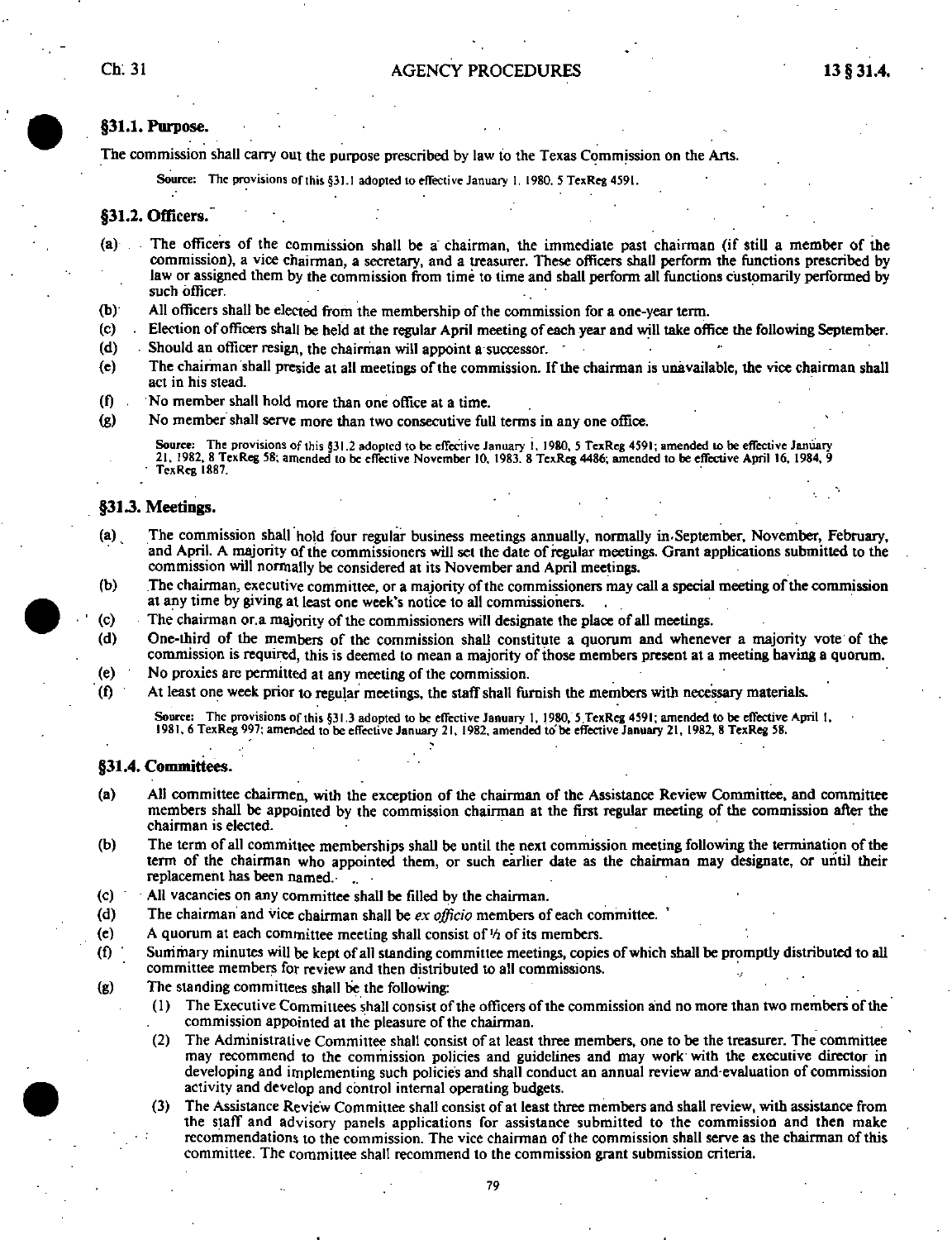- (4) The Business and Professional Involvement Committee shall consist of at least three members and shall be responsible for coordinating activities of the commission and the business community. Additional noncommissioner members may be appointed. Reports and recommendations will be presented to the commission.
- (5) The Governor's Mansion Committee shall consist of at least three members and shall be responsible for the statutory duties of the commission in regard to the governor's mansion. Reports and recommendations will be presented to the commission.
- The Liaison Committee shall consist of at least three members and shall be responsible for coordinating activities of the commission and approved statewide organizations.
- (7) The Minority Involvement Committee shall consist of at least three members and shall be responsible for coordinating activities of the commission and minority acts organizations. Additional noncommissioner members may be appointed. Reports and recommendations will be presented to the commission.
- (8) The Officer Nominating Committee shall consist of three members, the committee chairman to be appointed by the commission chairman and the other two members lo be selected at large by the commission. The committee shall select a slate of nominees to serve as officers of the commission and shall recommend this slate of nominees to the commission at its quarterly meeting in April.
- (h) Special committees may be appointed from time to time by the chairman who shall designate the duties and term of such committees.

Source; The provisions of this §31.4 adopted to be effective January 1, 1980, 5 TexReg 4591; amended to be effective January<br>21, 1982, 7 TexReg 58; amended to be effective November 10, 1983, 8 TexReg 4486.

### §31.5. Staff.

- (a) Within the policies and guidelines established by the commission, the executive director shall have the responsibility to develop programs, employ staff, and to carry out operations. The executive director shall be an ex officio member of all commission committees except the Officer Nominating Committee.
- (b) No employee ofthe commission shall accept any office, employment, or position on any committee, governing board, or other position of possible influence, authority, or responsibility with any organization connected with the arts, whether with or without compensation, without the prior consent of the commission. No employee of the commission shall accept any honorarium or other remuneration for services rendered to any arts organization, nor own any interest in any arts organization or engage in any business or enterprise connected with the arts without the prior consent of the executive director and the commission. It is anticipated that consent to any such outside activity will not be granted in the event the organization is one which is eligible to be a grantee of the commission or which is affiliated with one or more organizations which are eligible to be grantees of the commission.
- (c) The term "employee" as used in this section is not deemed lo include consultants or advisors to the commission who are engaged on a contractual basis from time to time to advise the commission on limited, specific matters.

Source; The provisions of this §31.5 adopted lo be effective January 1, 1980, 5 TexReg 4591; amended to be effective January 21. 1982. 7 TexReg 58; amended to be effective November 10. 1983, 8 TexReg 4486.

### §31.6. [RESERVED]

#### §31.7. Advisory Councils.

- (a) The advisory council shall consist of such former members of the Texas Fine Arts Commission or the Texas Commission on the Arts as desire lo continue their work for the commission, and shall serve so long as they wish to continue their support of the commission. Such commitment may require periodic reaffirmation, in writing, at itie discretion of the chairman.
- (b) The chairman's advisory council shall consist of such past chairmen of the Texas Fine Arts Commission or the Texas Commission on the Arts as desire to continue their work for the commission, and shall serve so long as they wish to continue their support of the commission. Such commitment may require periodic reaffirmation, in writing, at the discretion of the chairman.
- (c) Outies of these advisory councils shall be to advise the commission and staff at their request and to assist with other commission duties and functions as requested. These advisory councils may meet periodically, at the call of the chairman, to review activities of the commission.

Source: The provisions of this §31.7 adopted to effective January 1. 1980, 5 TexReg 4591.

### §31.8. Travel.

(a) All staff travel musl have prior approval of the executive director and will be reviewed by the administrative committee.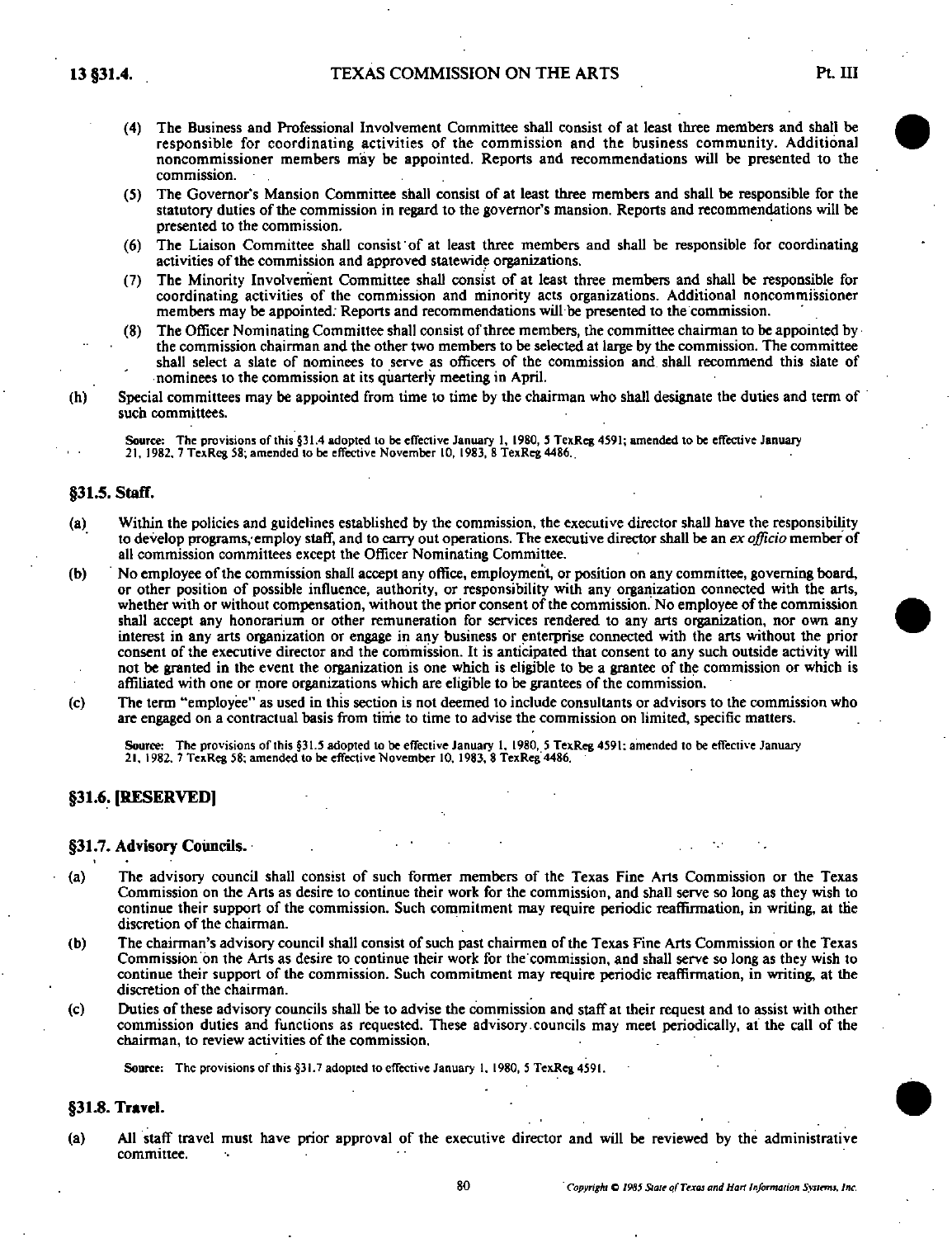(b) All travel by the commissioners (other than to and from commission and committee meetings) must be approved by the chairman.

. Source: The provisions oflhis §31.8 adopied to effective January 1, 1980, S TexReg 4591.

### §31.9. Parliamentary Authority. .

Rules contained in the current edition of Roberts' Rules of Order, newly revised, shall govern this commission in all cases to which they are applicable and in which they are not inconsistent with this chapter, state or federal law, and any special rules this commission may adopt.

Source: The provisions of this §31.9 adopted to effective January 1, 1980, 5 TexReg 4591.

### §31.10. Amendment.

(a) These sections can be amended at any regular or special meeting of the commission by a % vote, provided that the amendment has been submitted in writing at least seven days prior to the meeting.

81

(b) The staff will advise the proper governmental authority of any change in these sections as required by law.

Source: The provisions of this §31.10 adopted to effective January 1, 1980, 5 TexReg 4591.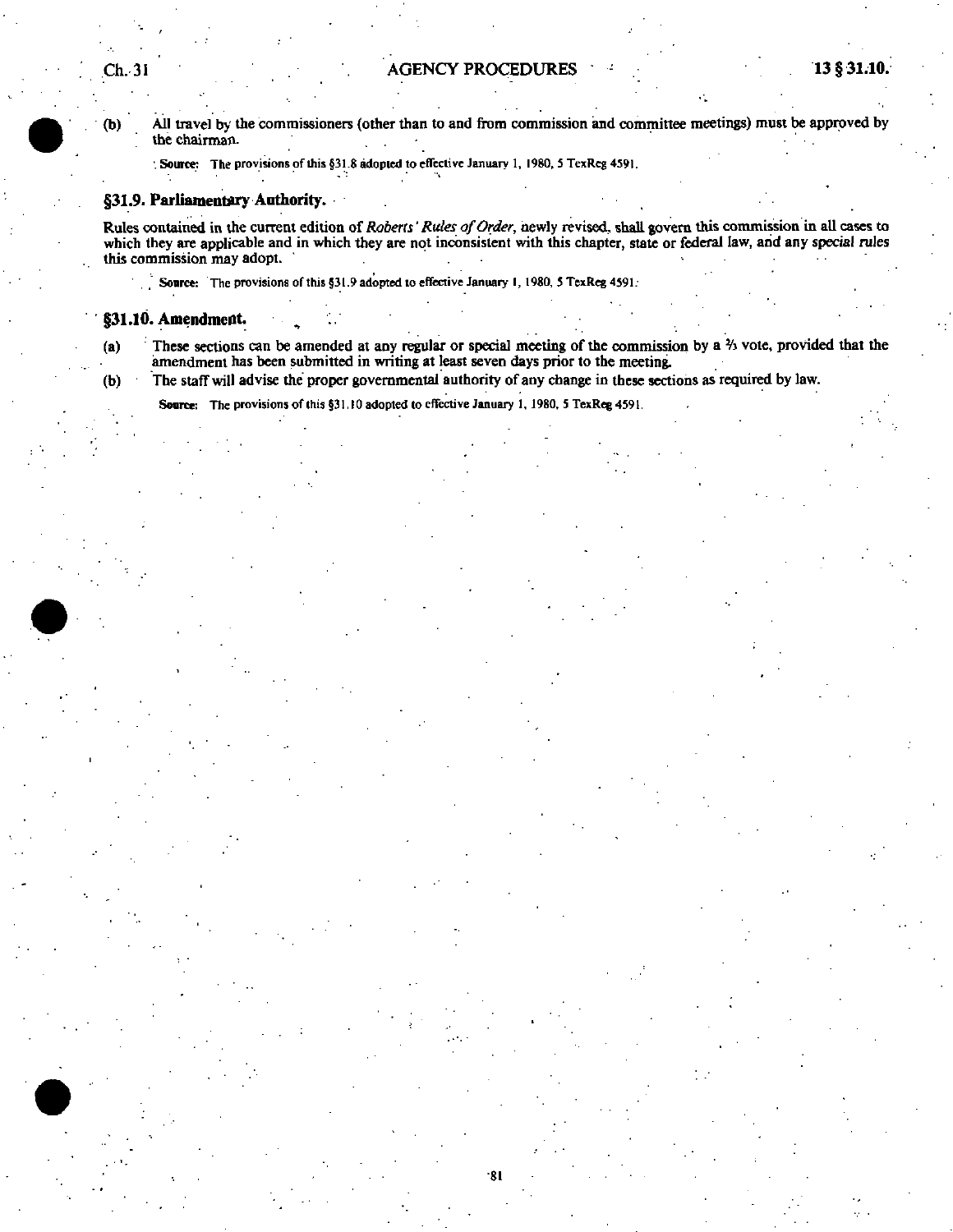# TEXAS COMMISSION ON THE ARTS

 $\frac{1}{2}$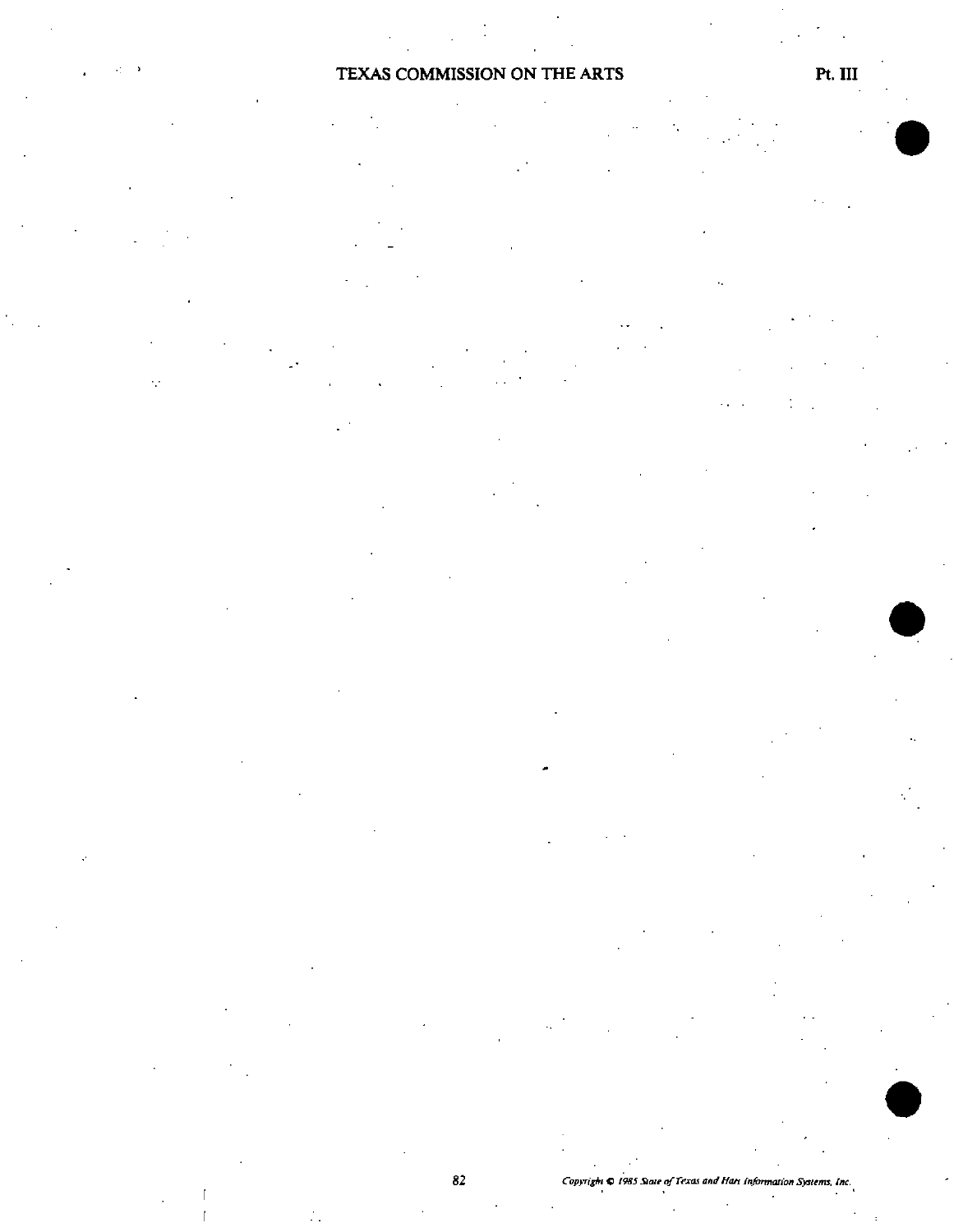# **CHAPTER 33. [RESERVED]**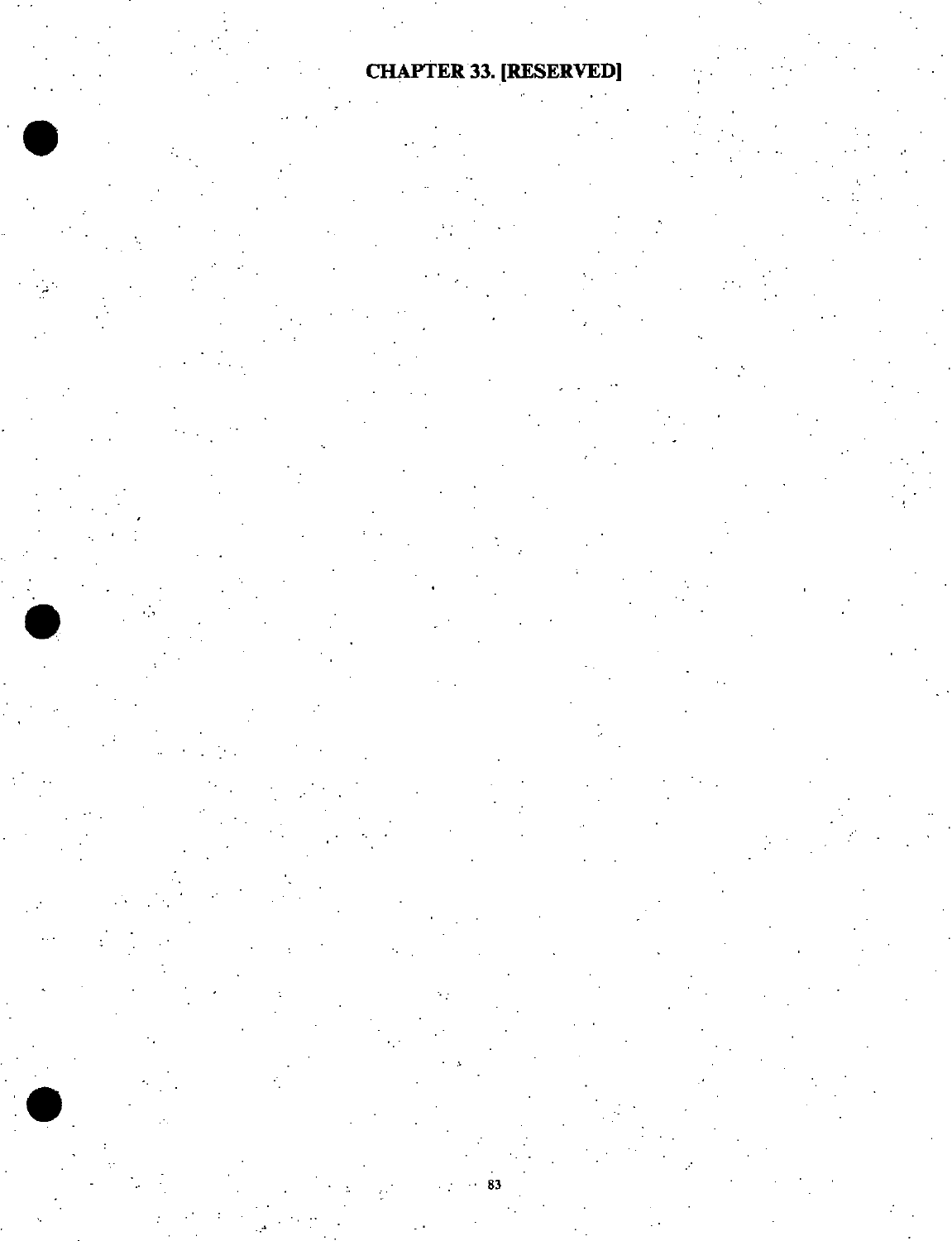$84$ 

Copyright  $\Phi$  1985 State of Texas and Hart Information Systems, Inc.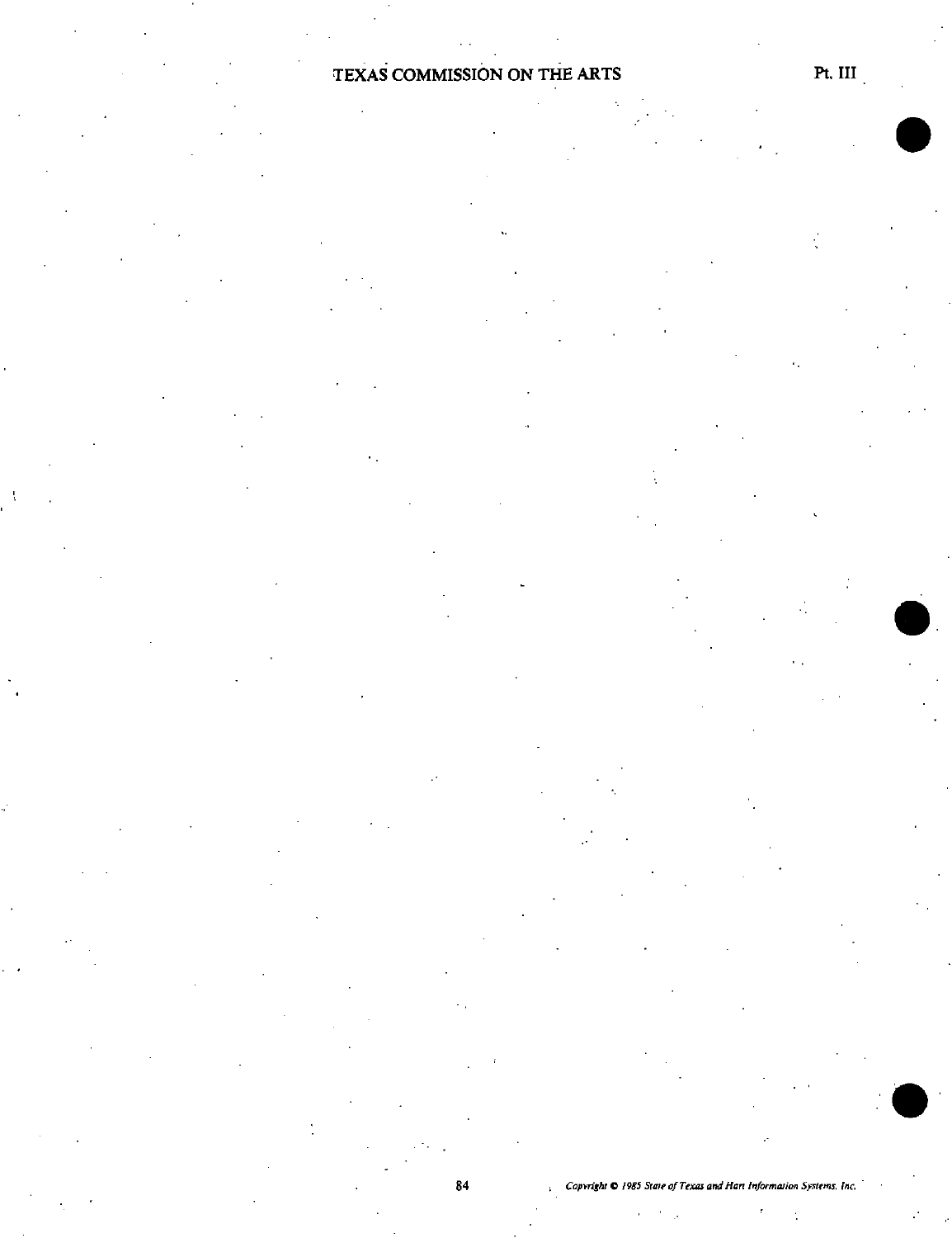# **CHAPTER 35. TEXAS ARTS PLAN**



**Section No.**  $35:1.$ 

 $\mathcal{L}_{\mathcal{A}}$ 

**Section Name** 

## Adoption of Texas Arts Plan.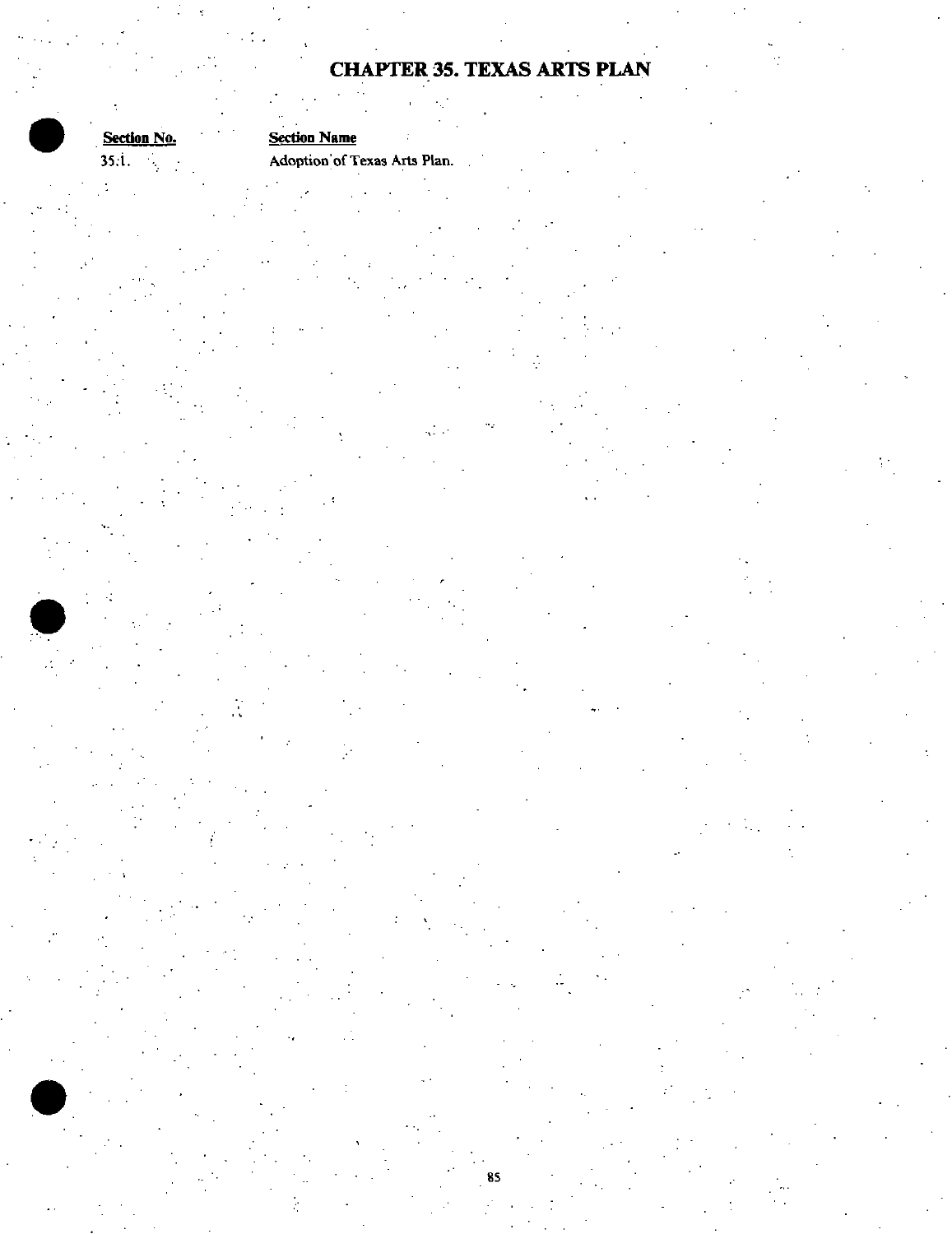$\overline{\phantom{a}}$ 

 $\sim$ 

86

Copyright @ 1985 State of Texas and Hart Information Systems, Inc.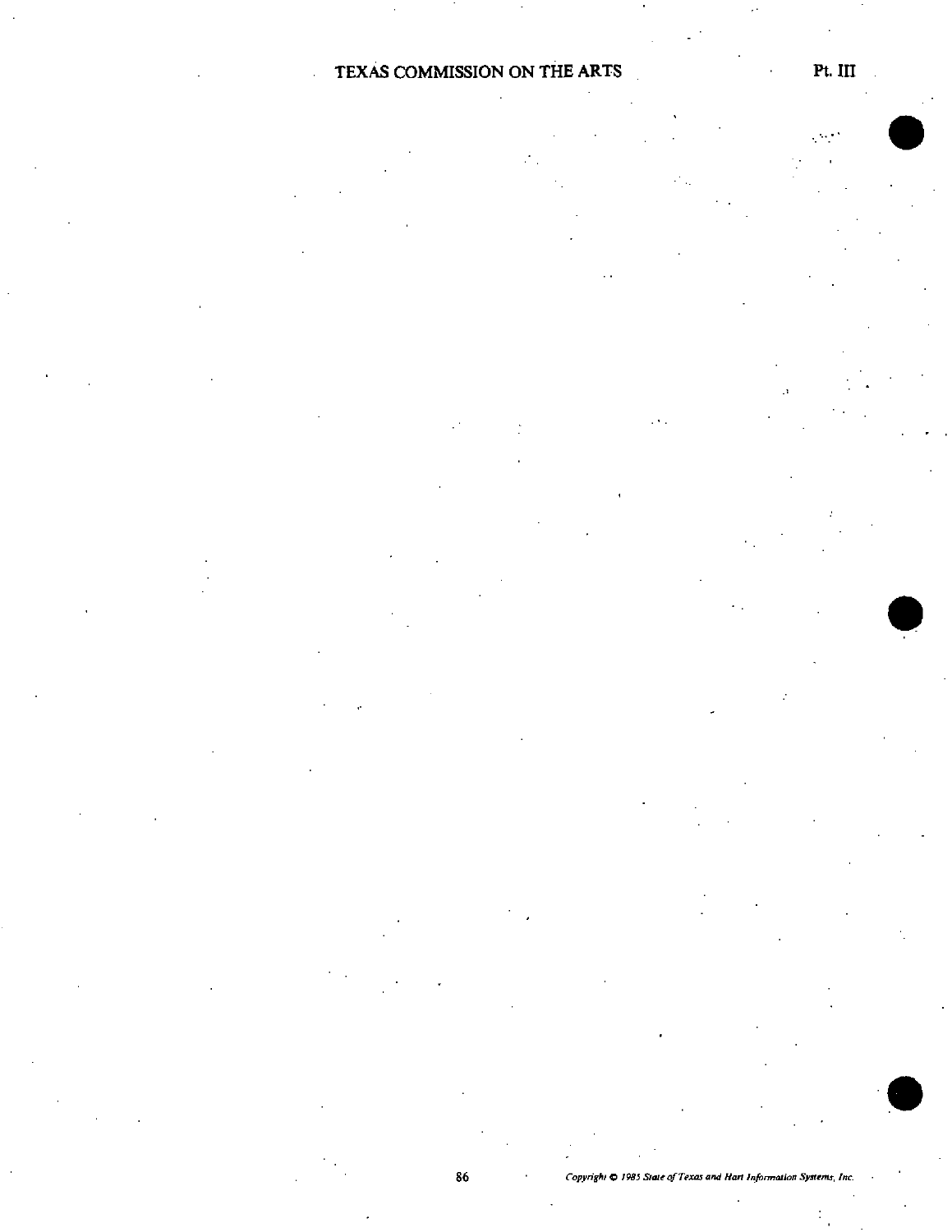### §35.1. Adoption of Texas Arts Plan.

The commission adopts by reference the Texas Arts Plan as amended November, 1982. This document is published by and available from the Texas Commission on the Arts, P.O. Box 13406, Austin, Texas 78711.

Authority: The provisions of this §35.1 issued under Acts 1965, 59th Leg., p. 674, ch. 323, effective September 1, 1965, as<br>amended (Texas Civ. St. art. 6144g. §4).

Source: The provisions of this §35.1 adopted to be effective January 1, 1980, 5 TexReg 4591; amended to be effective June 18,<br>1980, 5 TexReg 2223; amended to be effective January 2, 1981, 5 TexReg 4989; amended to be effec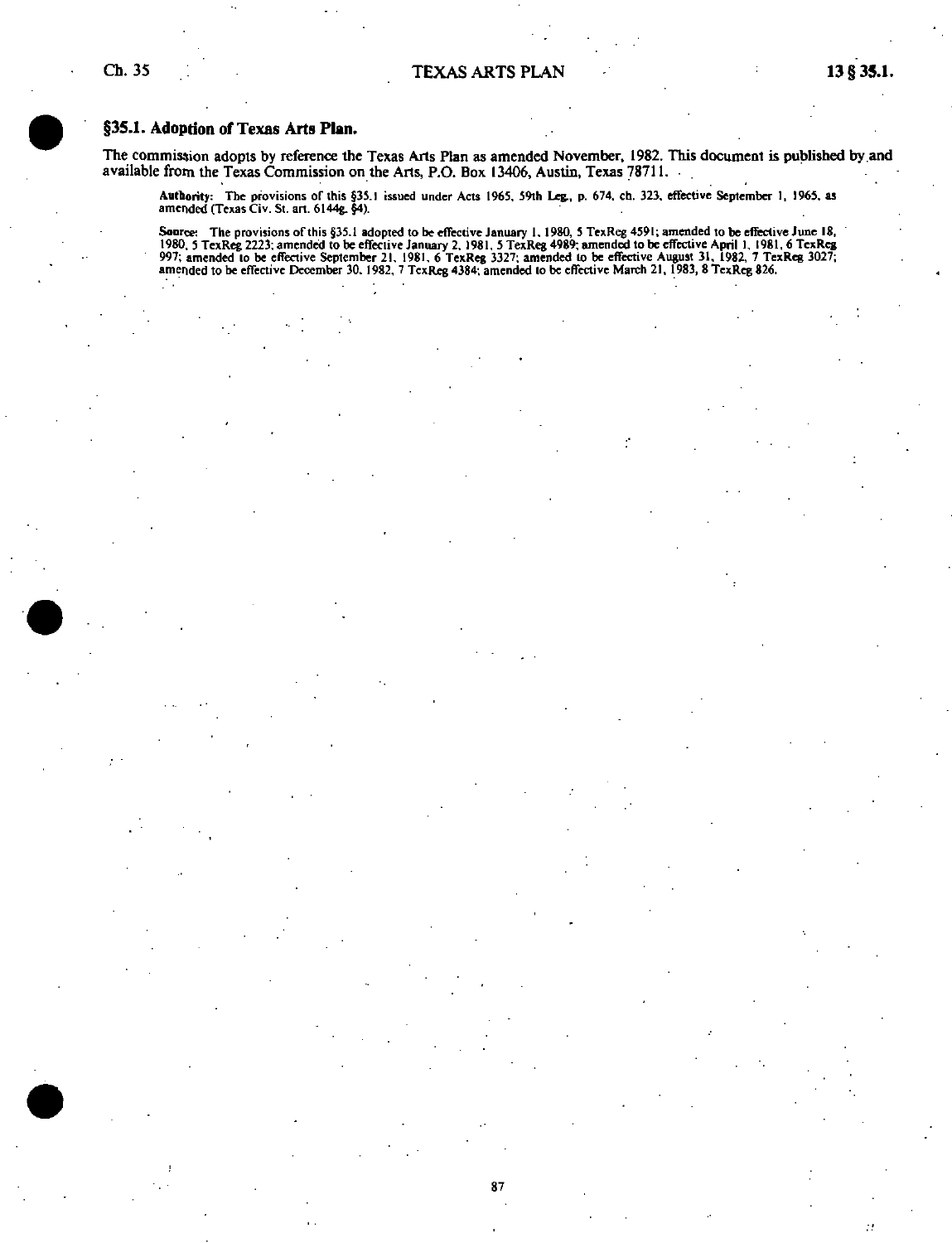# TEXAS COMMISSION ON THE ARTS

Pt. III

 $\mathcal{L}_{\mathcal{A}}$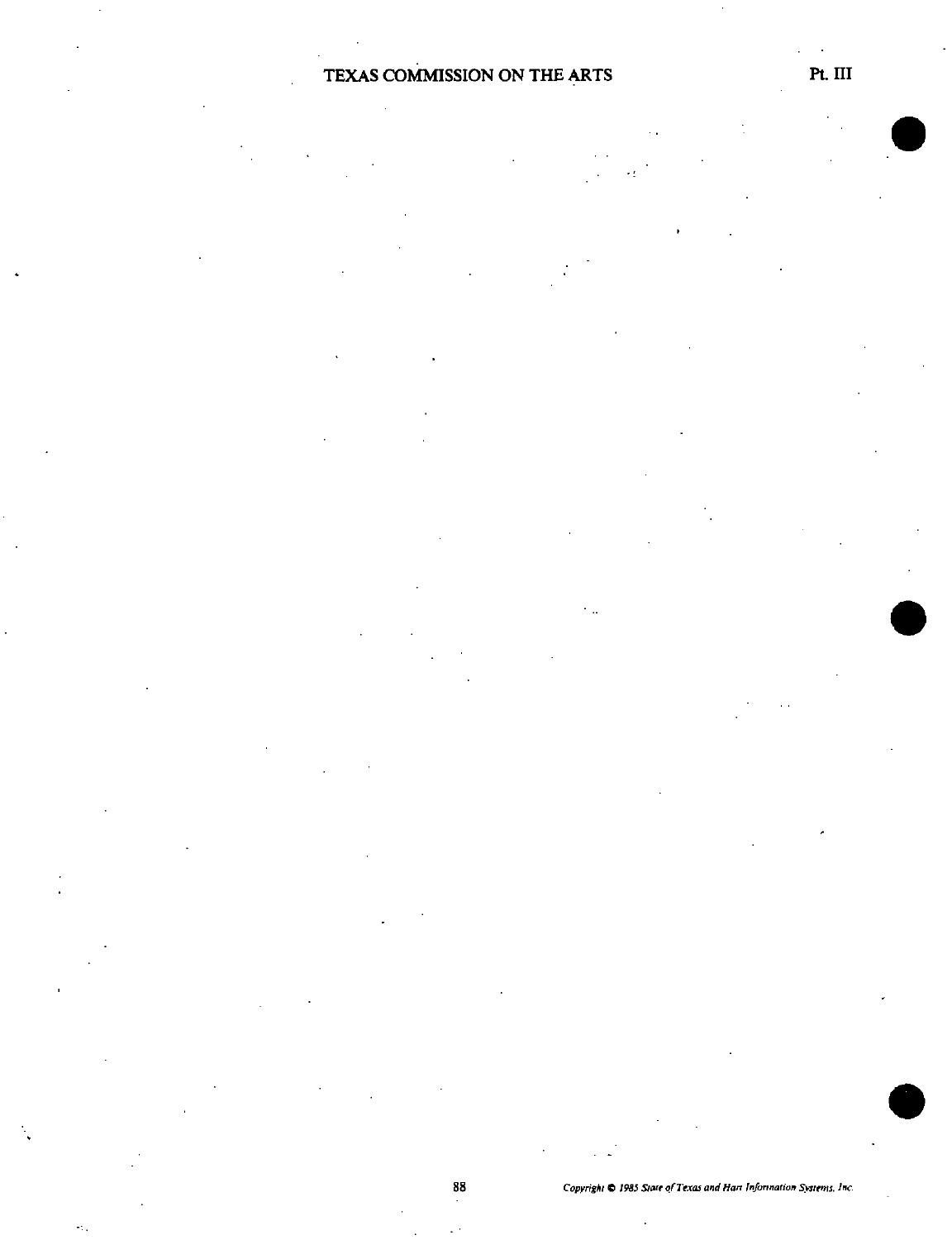# CHAPTER 37. APPLICATION FORMS AND INSTRUCTIONS FOR FINANCIAL ASSISTANCE

Section No. . . . . . . . Section Name

### POLICIES AND PROCEDURES

37.1. through 37.2. [RESERVED]

## FORMS AND INSTRUCTIONS

| 37.21. | Application Form and Instructions for Assistance Review Process.                      |
|--------|---------------------------------------------------------------------------------------|
| 37.22. | Application Form and Instructions for Artist-in-Education Program—Artist.             |
| 37.23. | Application Form and Instructions for Artist-in-Education Program-Sponsors.           |
| 37.24. | Application Form and Instructions for the Texas Touring Arts Program—Performing Arts. |
| 37.25. | Application Form and Instructions for the Texas Touring Arts Program—Visual Arts.     |
| 37.26. | Application Form and Instructions for the Texas Touring Arts Program—Sponsors.        |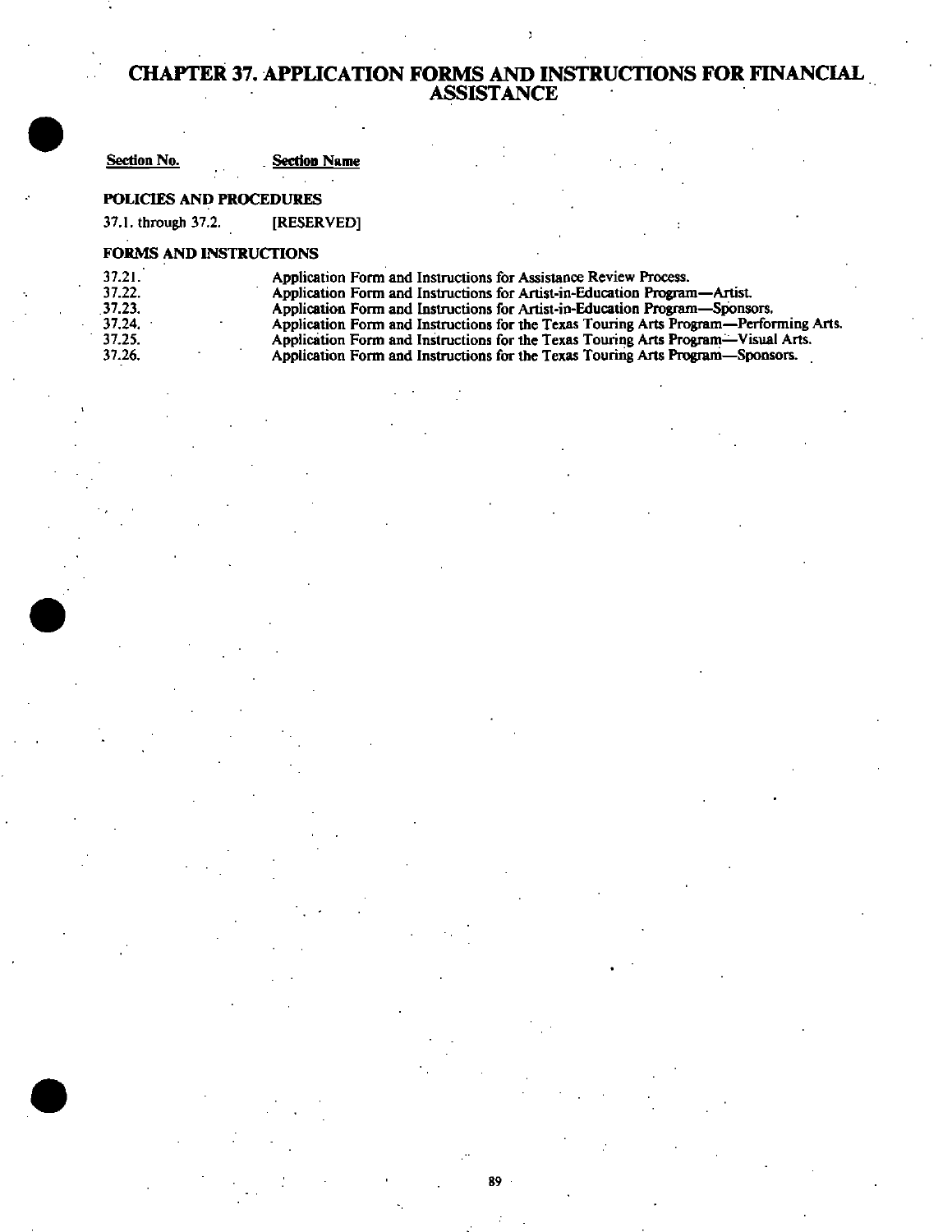## TEXAS COMMISSION ON THE ARTS

Pt. III

i, J.

90

i,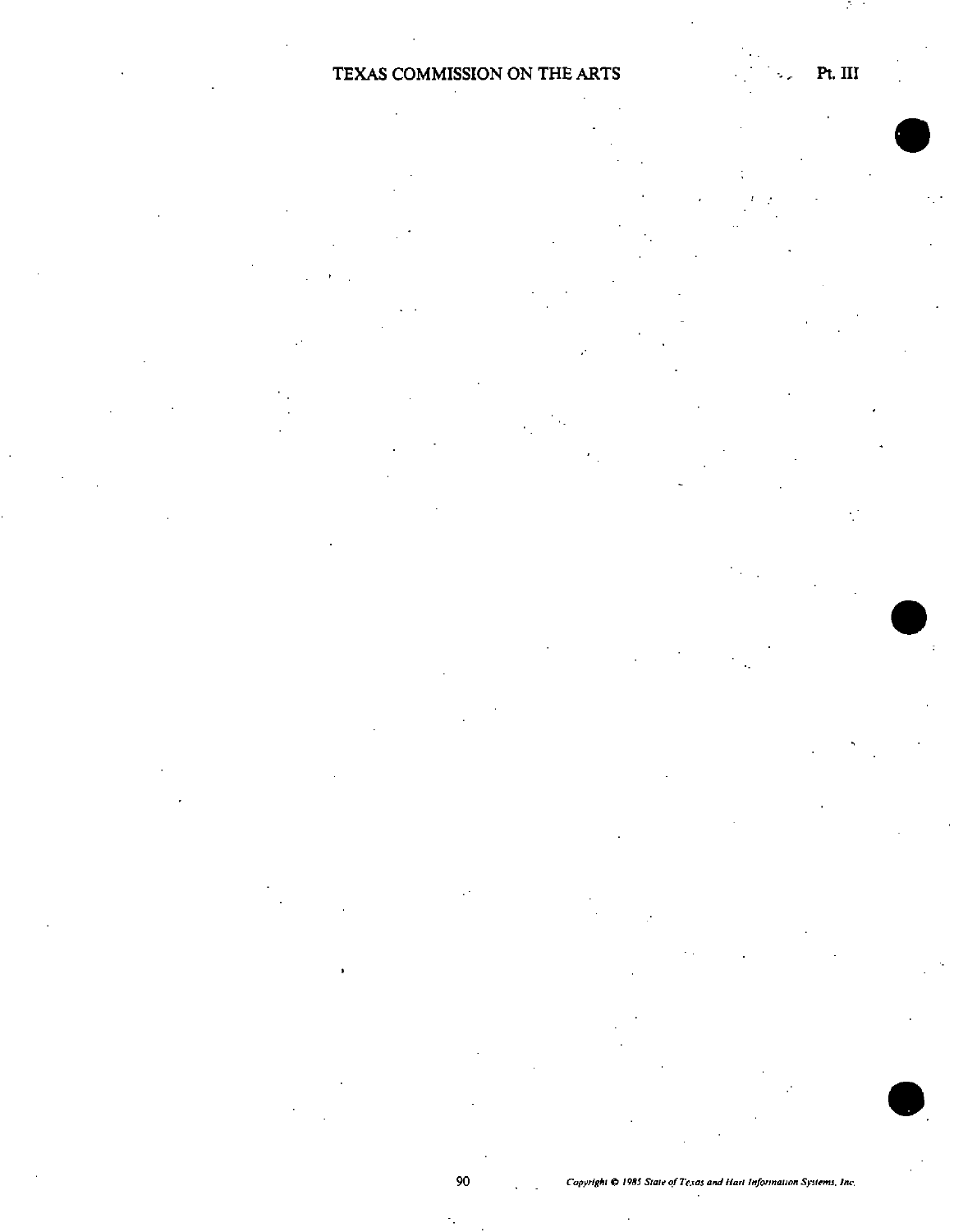### POLICIES AND PROCEDURES

### §37.1. through 37.2. [RESERVED]

#### FORMS AND INSTRUCTIONS

### §37.21. Application Form and Instructions for Assistance Review Process.

The commission adopts by reference the application form and instructions for the Assistance Review Process as outlined in the Texas Arts Plan. This document is published by and available from the Texas Commission on the Arts, P.O. Box 13406, Capitol Station, Austin, Texas 78711.

Source: The provisions of this §37.21 adopted to be effective December 30. 1981. 6 TexReg 4668.

#### §37.22. Application Form and Instmctions for Artist-in-Edacation Program—Artist.

The commission adopts by reference the application form and instructions for the Artist-in-Education Program—Artist as outlined in the Texas Arts Plan. This document is published by and available from the Texas Commission on the Arts, P.O. Box 13406, Capitol Station, Austin, Texas 78711.

Source: The provisions of this §37.22 adopted to be effective May 19, 1982, 7 TexReg 1739.

#### §37.23. Application Form and Instructions for Artist-in-Education Program—Sponsors.

The commission adopts by reference the application form and instructions for the Artist-in-Education Program—Sponsors as outlined in the Texas Arts Plan. This document is published by and available from the Texas Commission on the Arts, P.O. Box 13406, Capitol Station, Austin, Texas 78711.

Source: The provisions of this §37.23 adopied to be effective May 19, 1982, 7 TexReg 1739.

#### §37.24. Application Form and Instructions for the Texas Touring Arts Program—Performing Arts.

The commission adopts by reference the application form and instructions for the Texas Touring Arts Program—Performing Arts as outlined in the Texas Arts Plan. This document is published by and available from the Texas Commission on the Arts, P.O. Box 13406, Capitol Station, Austin, Texas 78711.

Source: The provisions of this  $$37.24$  adopted to be effective May 19, 1982. 7 TexReg 1739.

#### §37.25. Application Form and Instructions for the Texas Touring Arts Program—Visual Arts.

The commission adopts by reference the application form and instructions for the Texas Touring Arts Program—Visual Artsas outlined in the Texas Arts Plan. This document is published by and available from the Texas Commission on the Arts, P.O. Box 13406, Capitol Station, Austin, Texas 78711.

Sonrce: The provisions of this §37.23 adopted to be effective May 19. 1982, 7 TexReg 1739.

#### §37.26. Application Form and Instmctions for the Texas Touring Arts Program—Sponsors.

The commission adopts by reference the application form and instructions for the Texas Touring Arts Program—Sponsors as outlined in the Texas Arts Plan. This document is published by and available from the Texas Commission on the Arts, P.O. Box 13406, Capitol Station, Austin, Texas 78711.

The provisions of this §37.26 adopted to be effective May 19, 1982, 7 TexReg 1739.